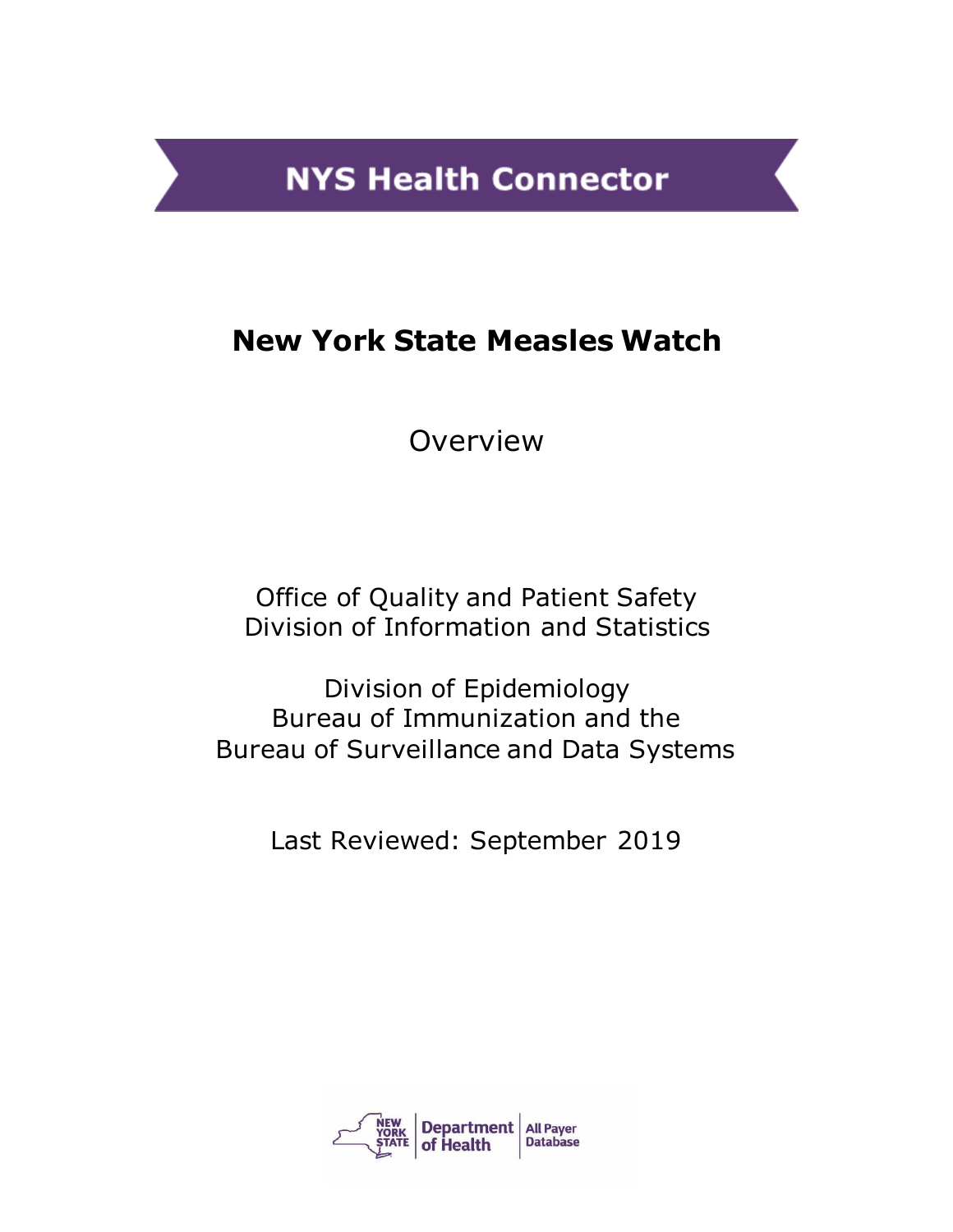#### **Introduction**

The US has experienced the largest measles outbreak since elimination of endemic virus transmission was declared in 2000. Beginning in October 2018, NYS has reported the largest number of measles cases since 1991 with transmission in communities in the Hudson valley. The majority of cases being unvaccinated or undervaccinated.

Measles can be severe and is highly infectious; following exposure, up to 90% of susceptible persons develop measles. It is spread by the airborne route, when an infected person coughs or sneezes. Measles virus can remain active and contagious for up to 2 hours in the air.

The goal of this dashboard is to provide timely information about local, regional, and statewide (excluding NYC) measles activity throughout the outbreak. This includes information regarding school vaccination requirements for upcoming school years, school immunization rates, and locations offering MMR vaccination.

The data represents laboratory-confirmed and epidemiologically linked cases of measles reported to the New York State Department of Health (NYSDOH) between October 1, 2018 to November 16, 2019, which meet a standardized case definition.

#### **Dashboard Data Sources and Methods**

Measles data displayed are derived from the Communicable Disease Electronic Surveillance System (CDESS), NYSDOH'srepository for communicable disease investigation and morbidity.

Reporting of laboratory-confirmed measles is mandated under Part 2 of the New York State Sanitary Code. Clinical laboratories, as defined in Public Health Law (PHL) § 571 electronically report positive measles laboratory test results to the NYSDOH via the Electronic Clinical Laboratory Reporting System (ECLRS).

Reporting of suspected or confirmed measles is mandated under the New York State Sanitary Code (10NYCRR 2.10 and 2.14). All physicians, nurses, laboratory directors, infection control practitioners, health care facilities, state institutions, and schools should report to the local health department where the patient resides immediately.

Measles cases are assigned to a county based on the patient's address.

New York State (NYS[\) Public Health Law Section 2164](https://www.health.ny.gov/prevention/immunization/schools/docs/phl_title_vi.pdf) an[d New York Codes, Rules and](https://regs.health.ny.gov/volume-1a-title-10/content/subpart-66-1-school-immunization-requirements)  [Regulations \(NYCRR\) Title 10, Subpart 66-1](https://regs.health.ny.gov/volume-1a-title-10/content/subpart-66-1-school-immunization-requirements) require every student entering or attending public, private or parochial school in NYS to be immune to diphtheria, tetanus, pertussis, measles, mumps, rubella, poliomyelitis, hepatitis B, varicella and meningococcal in accordance with Advisory Committee on Immunization Practices (ACIP) recommendations. In accordance with this law the Bureau of Immunization conducts a yearly survey of all public, private or parochial, and BOCES schools in NYS to determine the number of students who have immunity to each disease and who are completely immune to all the diseases. Included in this survey are the number of students who have religious and medical exemptions and are currently in process of completing their vaccinations. Data is collected on all students in grades kindergarten through 12. The data for the dashboard is a percentage of the total students enrolled in each school or school district. Data is not available for individual public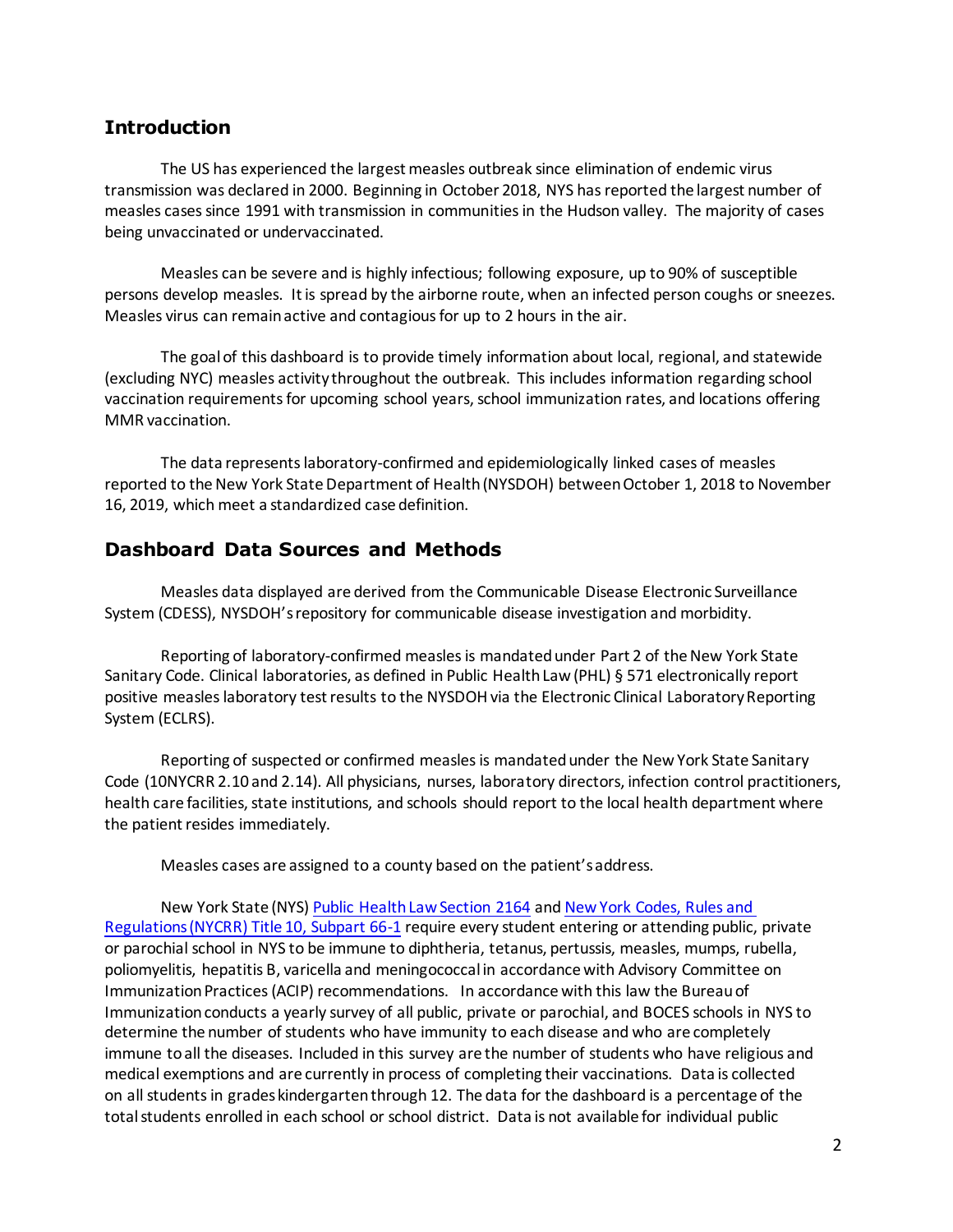schools in NYC.

Counties assigned by New York State Department of Education (NYSED) are used to define the county of the school. Data from schools within a county were aggregated to determine county percentages.

## **Definitions**

**Confirmed case:** A report of measles identified in a person's qualifying laboratory specimen (see Methods for more details) or persons epidemiologically linked to a laboratory confirmed case.

**Hospitalizations:** Admission of a measles case to a hospital (includes ICU admissions).

**CDC Week:** CDC designates each week of the year with a sequential number starting with 1 to a maximum of 52 or 53. Week 1 is the first week of the year that has at least four days in the calendar year (also known as MMWR week). Detailed information about how CDC week is calculated is at [https://wwwn.cdc.gov/nndss/document/MMWR\\_Week\\_overview.pdf.](https://wwwn.cdc.gov/nndss/document/MMWR_Week_overview.pdf)

**Outbreak week:** The number of weeks since the beginning of the measles outbreak in New York State. October 1, 2018 is considered the start of the outbreak and this is the beginning of week 1. Outbreak weeks go from Sunday through Saturday.

**Week ending date:** The last date of each CDC or outbreak week. Each week begins on Sunday and ends on Saturday; week ending dates are always on a Saturday.

**Region:** The five regions in New York are defined by county as:

- Capital District Region counties: Albany, Clinton, Columbia, Delaware, Essex, Franklin, Fulton, Greene, Hamilton, Montgomery, Otsego, Rensselaer, Saratoga, Schenectady, Schoharie, Warren, Washington
- Central Region counties: Broome, Cayuga, Chenango, Cortland, Herkimer, Jefferson, Lewis, Madison, Oneida, Onondaga, Oswego, St Lawrence, Tioga, Tompkins

Metropolitan Region counties: Dutchess, Nassau, Orange, Putnam, Rockland, Suffolk, Sullivan, Ulster, Westchester

New York City counties/boroughs: Bronx, Kings, New York, Queens, Richmond

Western Region counties: Allegany, Cattaraugus, Chautauqua, Chemung, Erie, Genesee, Livingston, Monroe, Niagara, Ontario, Orleans, Schuyler, Seneca, Steuben, Wayne, Wyoming, Yates

**Students:** Persons enrolled in grades kindergarten through 12 in a NYS public, private or BOCES school.

**Total Students Completely Immunized:** Percentage of students immune to diphtheria, tetanus, pertussis, measles, mumps, rubella, poliomyelitis, hepatitis B, varicella and meningococcal.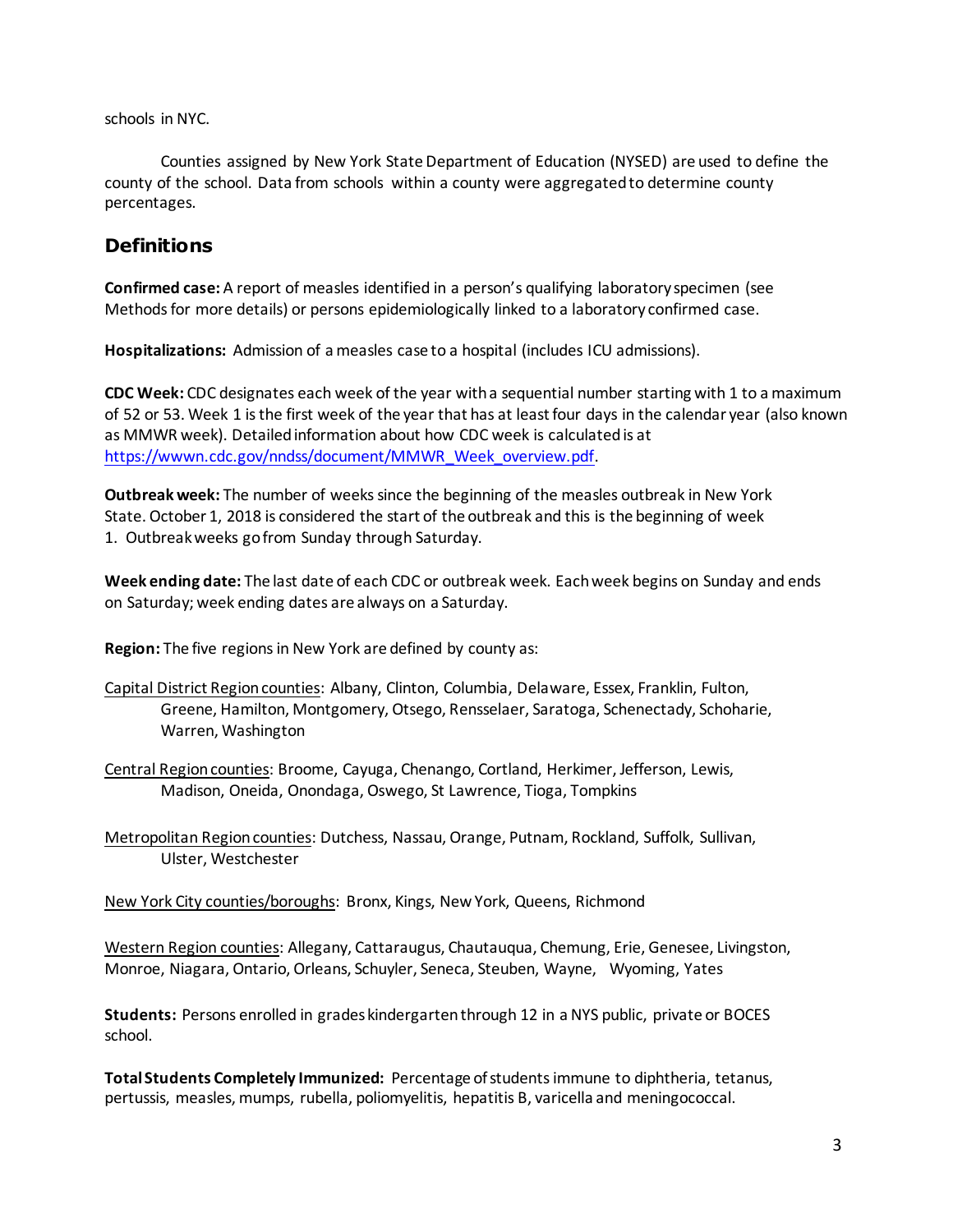**Total Students with Measles Immunity:** Percentage of students immune to measles.

**Total Students with Exemptions:** Percentage of students who have religious and or medical exemptions.

**BOCES:** Boards of Cooperative Educational Services of New York State services include but are not limited to career and technical programs for high school students, literacy programs, professional development and instructional technology.

**Medical Exemptions:** If a physician licensed to practice medicine in New York State certifies that an immunization is detrimental to a child's health, the requirement for that immunization is waived until such immunization is no longer detrimental to the child's health.

**Religious Exemptions:** No longer valid in New York State. Effective June 13, 2019, Public Health Law § 2164 as amended by Chapter 35 of the Laws of 2019, only allows for medical exemptions from vaccination for children attending school beginning 2019 – 2020 school year. However, data shown from before June 2019 will reflect the number of students with exemptions from vaccination due to religious beliefs.

#### **How to Interpret the Data**

Weekly data is provided to track how measles activity changes over time, and county-level data is provided to allow focus on a particular geography.

Data from the current surveillance year are in progress.

The **Measles Activity in New York State** tab displays the latest weekly data. Here, the number of confirmed cases is displayed by county and statewide (excluding NYC). Measles cases are counted in the outbreak week in which their date of rash onset occurs. Individual counties can be selected on the map to display the number of measles cases for the selected timeframe. Data displayed is based on the default timeframe "Confirmed Cases in the Last 6 Weeks". Data can be represented from the beginning of the outbreak, the current week plus the 2 prior weeks, or the most recent. Data is available in a summary table, which presents the number of measles cases by outbreak week, and area.

The **Look-up Immunizations Rates for NYS Schools**tab displaysimmunization rates on the most recent school year available by public school district or private school. Here, the "Immunization Ratesby School" displays data for the default public school district, "Addison Central School", alternate school districts can be selected from the provided picklist or typing in the district name in Step 2. To review immunization rates for private schools, in Step 1 click on 'Private School' and in Step 2 select the appropriate school from the provided picklist or type in the school name in Step 2.

The **Summary** section presents the percentage of students immunized in the selected school district or private school, compared to immunization rates of all NYS (including NYC) schools. The second section presents **Historical Trends** of immunization and exemption rates for the selected school district or private school. The data presented is the most recent school year and the prior four school years. For public school districts the third section presents **Historical Trends** of immunization and exemption rates for the individual schools within the school district. The data presented is the most recent school year and the prior four school years. Alternate school districts can be selected from the provided picklist or typing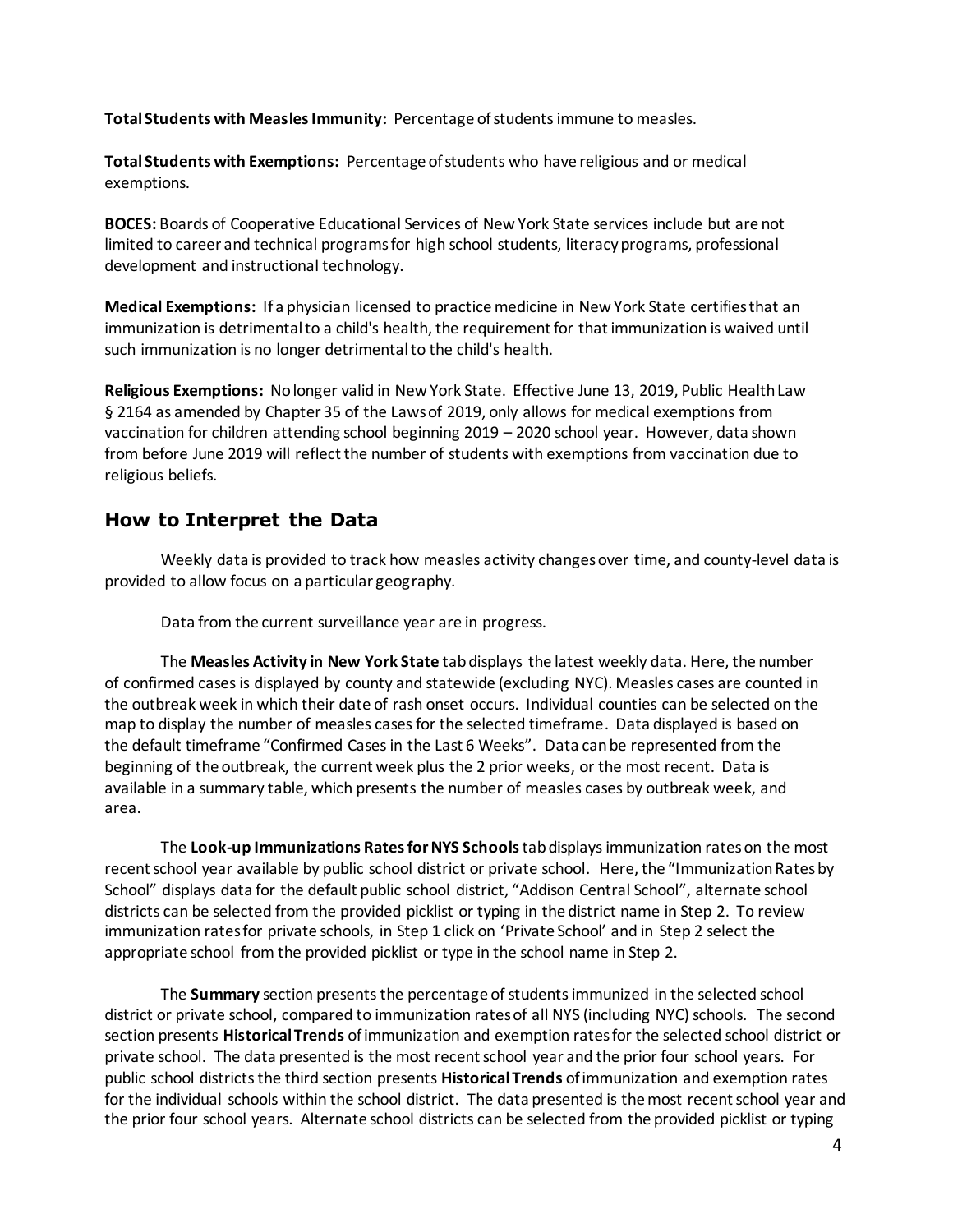in the district name. Data is added yearly.

The **Map of Student Exemption Rates for NYS Schools**tabdisplaysindividual school immunization rates by county and school type. Data displayed defaults to all school types (public, private, and BOCES) and student exemption status in all NYS counties, including the boroughs/counties of NYC (data is not available for individual public schools in NYC). Individual schools can be displayed by county, school type and schools with students who have: 1.) medical and or religious exemptions or 2.) no medical or religious exemptions. By hovering over a select school (point on the map) a summary of the individual school's immunization and exemption rates is presented for the most recent school year and the prior four school years. Data is added yearly.

The **Find an MMR Vaccine Near You** tab provides users with the ability to determine if MMR vaccine clinics are available at the local health department, if there are commercial MMR vaccine clinics in their county or search for locations offering MMR vaccine.